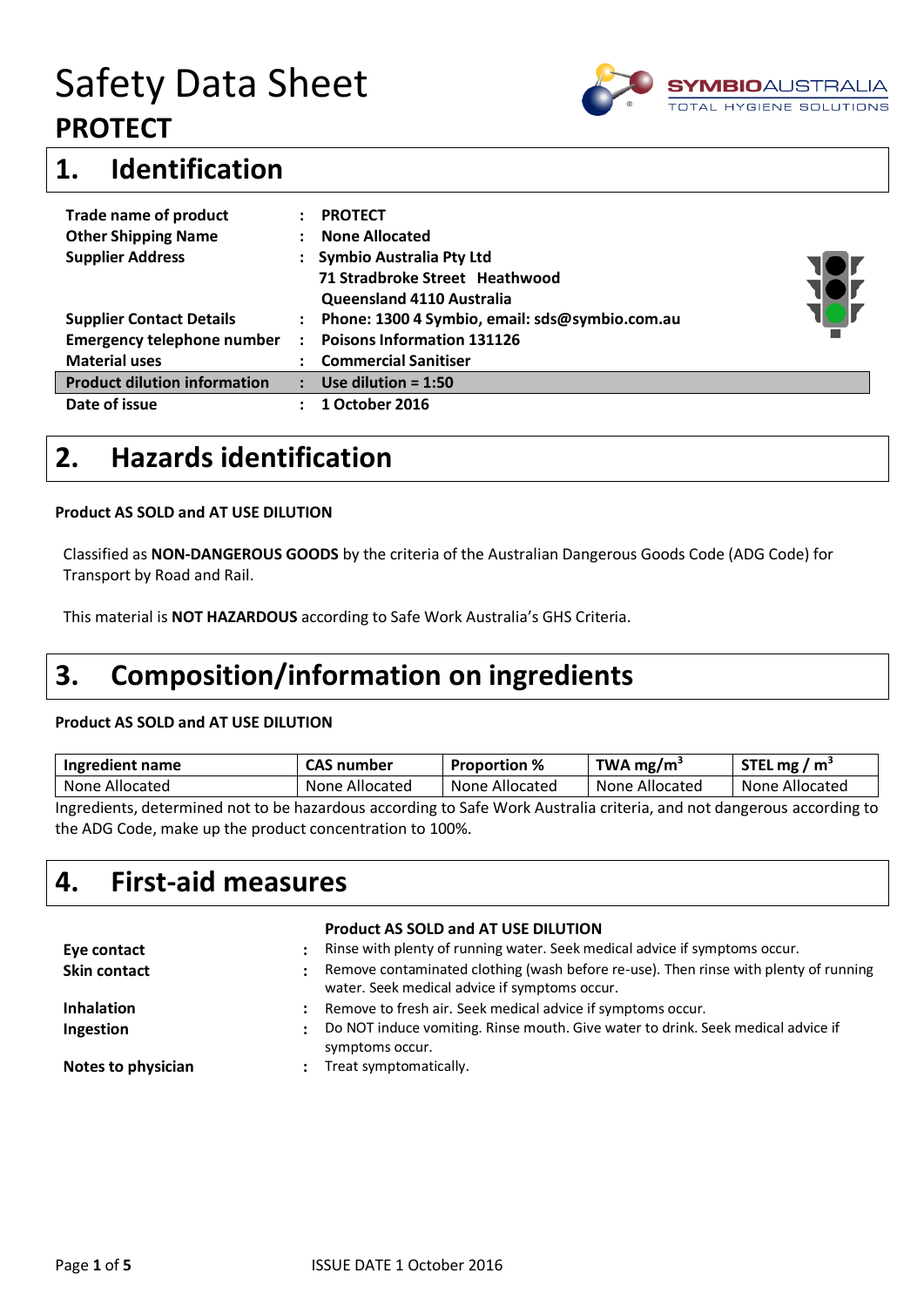### **5. Fire-fighting measures**

|                                      |   | <b>Product AS SOLD and AT USE DILUTION</b>                   |
|--------------------------------------|---|--------------------------------------------------------------|
| <b>Extinguishing media</b>           | ÷ | Use an extinguisher agent suitable for the surrounding fire. |
| <b>Specific Hazards arising from</b> |   | No specific hazard.                                          |
| the chemical                         |   |                                                              |
| Special protective equipment         | ٠ | No information available                                     |
| and precautions for fire-            |   |                                                              |
| fighters                             |   |                                                              |
| <b>Hazchem Code</b>                  |   | No Hazchem Code applicable                                   |
|                                      |   |                                                              |

## **6. Accidental release measures**

#### **Product AS SOLD and AT USE DILUTION**

| Use PPE when handling any spills, including gloves, safety glasses and appropriate<br>footwear.                                    |
|------------------------------------------------------------------------------------------------------------------------------------|
| Contain spill using appropriate bunding or capping.                                                                                |
| Spills may be slippery. Small spills use mop and bucket, for lager spills contain with<br>absorbent material, collect and dispose. |
|                                                                                                                                    |

**Note: see section 8 for personal protective equipment and section 13 for waste disposal.**

# **7. Handling and storage**

|                 | <b>Product AS SOLD and AT USE DILUTION</b>                                                         |
|-----------------|----------------------------------------------------------------------------------------------------|
| <b>Handling</b> | Use clean dispensing equipment, Use appropriate PPE, Always add product to water<br>when diluting. |
| <b>Storage</b>  | Keep container upright and cool and dry. Ensure good house keeping in storage area.                |

# **8. Exposure controls/personal protection**

| <b>Occupational exposure limits</b> | $\cdot$              | <b>Product AS SOLD and AT USE DILUTION</b><br>No information available.                                                                                                                                                                                                        |
|-------------------------------------|----------------------|--------------------------------------------------------------------------------------------------------------------------------------------------------------------------------------------------------------------------------------------------------------------------------|
| <b>Engineering measures</b>         | $\ddot{\cdot}$       | Use sensible work practices that reduce operator exposure to the product.<br>Ensure that adequate ventilation is provided, and air is moving constantly in the area of<br>use while drum is open. Avoid direct inhalation of mists. Keep containers closed when<br>not in use. |
| <b>Personal Protection</b>          |                      | No PPE required under normal use. However, the following PPE may be considered to<br>reduce risk of exposure.                                                                                                                                                                  |
| <b>Eyes</b>                         | $\ddot{\phantom{a}}$ | Safety glasses.                                                                                                                                                                                                                                                                |
| <b>Hands</b>                        | $\bullet$            | Gloves should be used for instances of prolonged contact.                                                                                                                                                                                                                      |
| <b>Respiratory</b>                  |                      | Respiratory protection should be used if there is a risk of exposure to high vapour<br>concentrations. Respirators should comply with AS1716 or an equivalent approved by a<br>state/territory authority.                                                                      |
| Skin                                | $\ddot{\phantom{a}}$ | Long sleeve shirt and trousers may be considered to reduce risk of chemical contact.                                                                                                                                                                                           |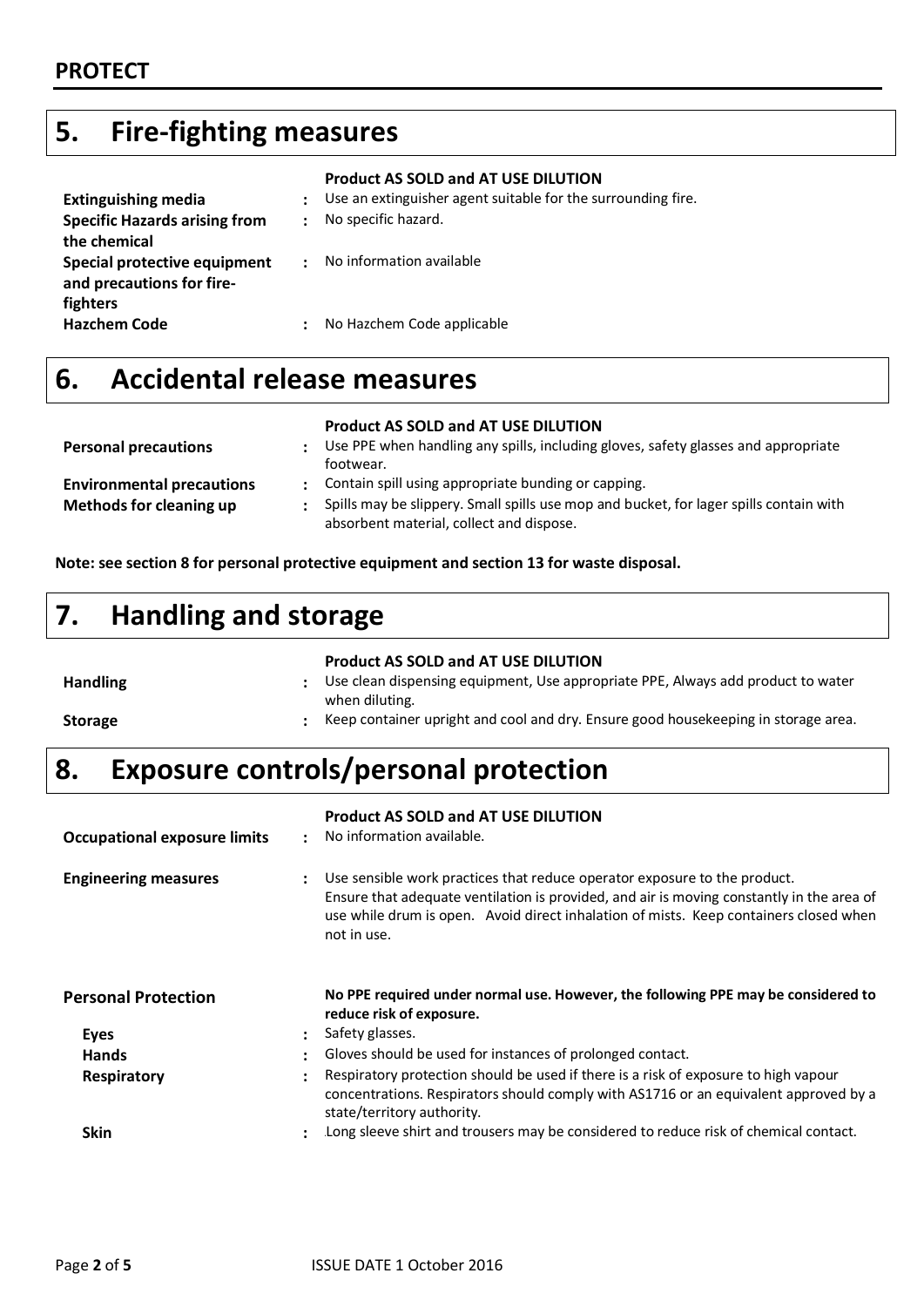## **9. Physical and chemical properties**

#### **Product AS SOLD and AT USE DILUTION**

| <b>Physical state</b>                         |                | Liquid              |
|-----------------------------------------------|----------------|---------------------|
| Colour                                        |                | Mauve               |
| Odour                                         | $\ddot{\cdot}$ | Nil                 |
| рH                                            |                | $6.5 - 7.5$         |
| Flash point $(^{\circ}C)$                     |                | None                |
| Boiling point (°C)                            |                | Approximately 100   |
| Specific Gravity ( $g$ /ml @ 25 $^{\circ}$ C) |                | $1.00 - 1.05$       |
| <b>Solubility</b>                             |                | Miscible with water |

## **10. Stability and reactivity**

|                                                 | <b>Product AS SOLD and AT USE DILUTION</b>  |
|-------------------------------------------------|---------------------------------------------|
| Reactivity                                      | No reactivity known<br>$\ddot{\phantom{a}}$ |
| <b>Stability</b>                                | Stable under normal storage conditions      |
| <b>Possibility of Hazardous</b>                 | None listed<br>$\ddot{\phantom{a}}$         |
| <b>Reactions</b>                                |                                             |
| <b>Conditions to avoid</b>                      | None listed<br>$\ddot{\cdot}$               |
| <b>Incompatible Materials</b><br>$\ddot{\cdot}$ | None listed                                 |

### **11. Toxicological information**

### **Potential health effects**

### **Product AS SOLD and AT USE DILUTION**

| Ingestion      |   | Concentrate will cause discomfort and irritation, possibly nausea.                         |
|----------------|---|--------------------------------------------------------------------------------------------|
| <b>Skin</b>    | ٠ | Prolonged contact will cause irritation.                                                   |
| Eve            | ٠ | Concentrate will cause irritation and reddening.                                           |
| Inhalation:    |   | Inhalation of fine mists may cause irritation to the respiratory tract and nasal passages. |
| <b>Chronic</b> | ۰ | No long-term exposure effects are known.                                                   |

## **12. Ecological information**

### **Product AS SOLD and AT USE DILUTION**

#### **Ecotoxicity data**

| Persistence/degradability    | Readily biodegradable.                   |
|------------------------------|------------------------------------------|
| <b>Mobility in Soil</b>      | : No known significant effects.          |
| <b>Other adverse effects</b> | Expected to be toxic to aquatic species. |

# **13. Disposal considerations**

|                            | <b>Product AS SOLD and AT USE DILUTION</b>                                               |
|----------------------------|------------------------------------------------------------------------------------------|
| <b>Methods of disposal</b> | : Containers should be emptied as completely as practical before disposal. If possible,  |
|                            | recycle containers either in-house or send to recycle company. If this is not practical, |
|                            | send to a commercial waste disposal site.                                                |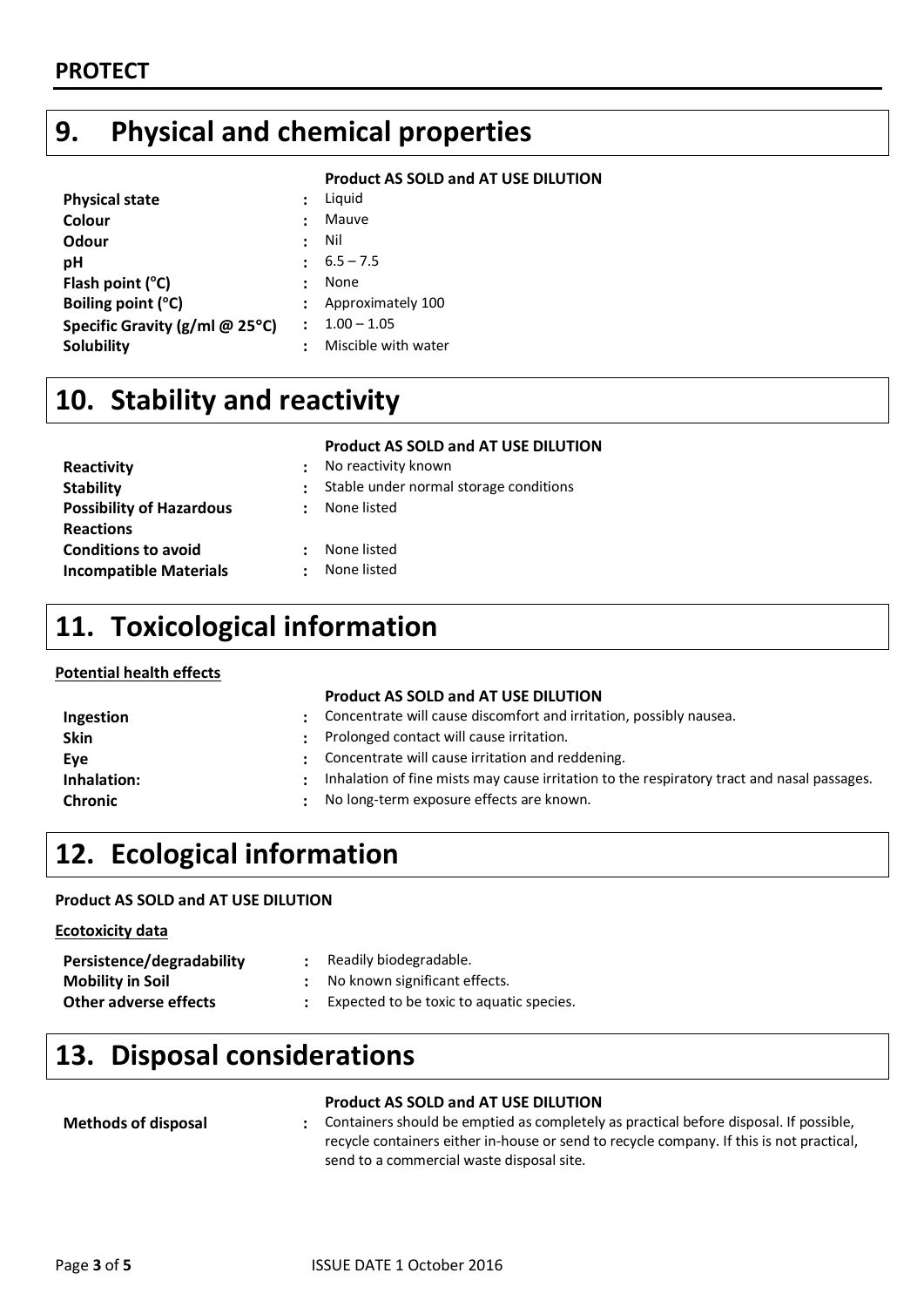# **14. Transport information**

### **Product AS SOLD and AT USE DILUTION**

| Regulation | <b>UN Number</b>  | <b>Proper shipping name</b> | <b>Class</b>      | <b>Packing group</b> | <b>Additional information</b> |
|------------|-------------------|-----------------------------|-------------------|----------------------|-------------------------------|
| <b>ADG</b> | None<br>Allocated | None Allocated              | None<br>Allocated | None Allocated       | None Allocated                |

# **15. Regulatory information**

#### **Product AS SOLD and AT USE DILUTION**

**Hazard Category :** None Allocated **Poisons Schedule :** None Allocated

- 
- 
- **AICS (Australia) :** All ingredients listed